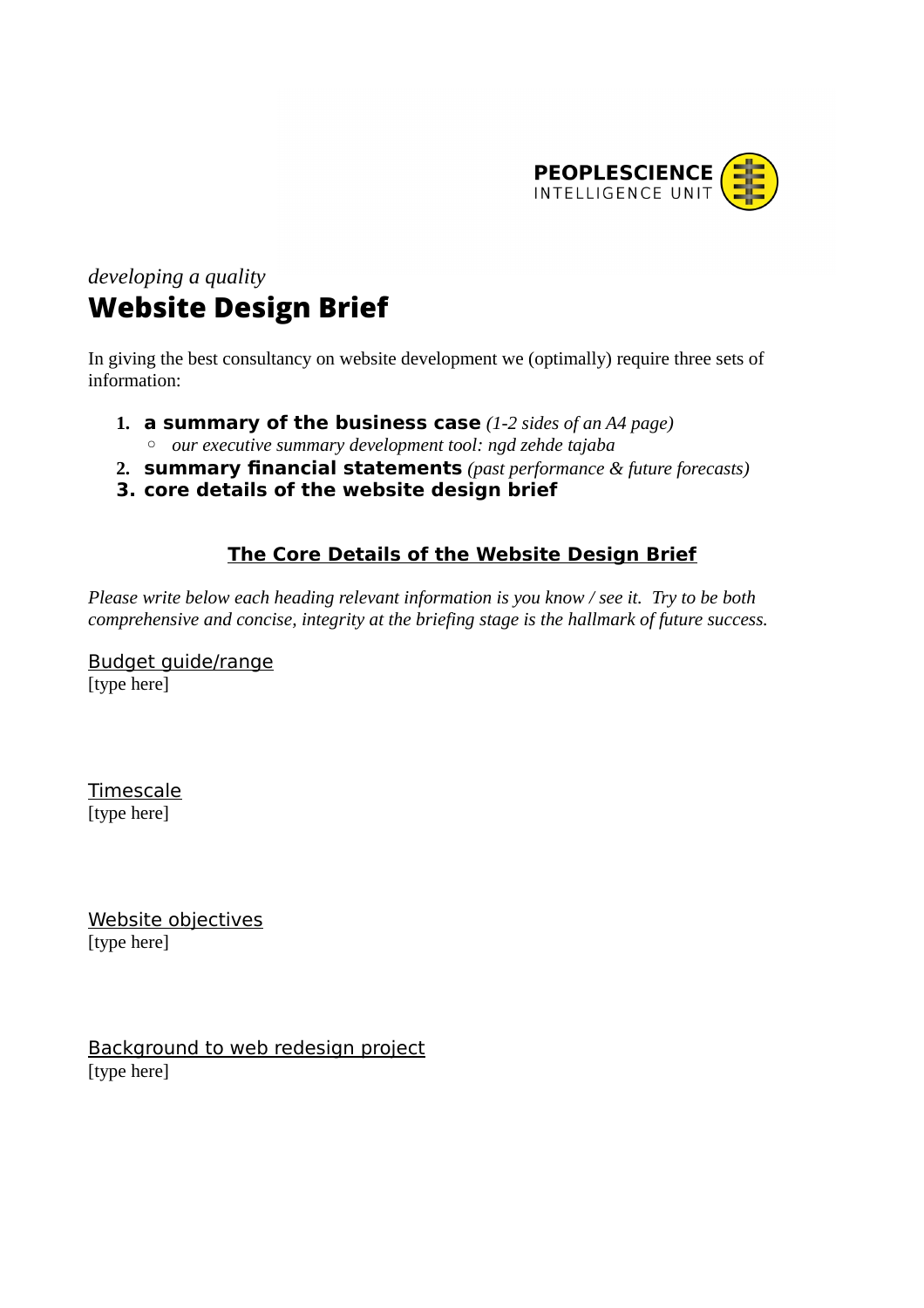Background on business and brand [type here]

Target audience [type here]

Competitor set [type here]

Marketing considerations [type here]

Content and content production [type here]

Creative style guidance (aesthetics) [type here]

Desired site functionality [type here]

Maintenance options [type here]